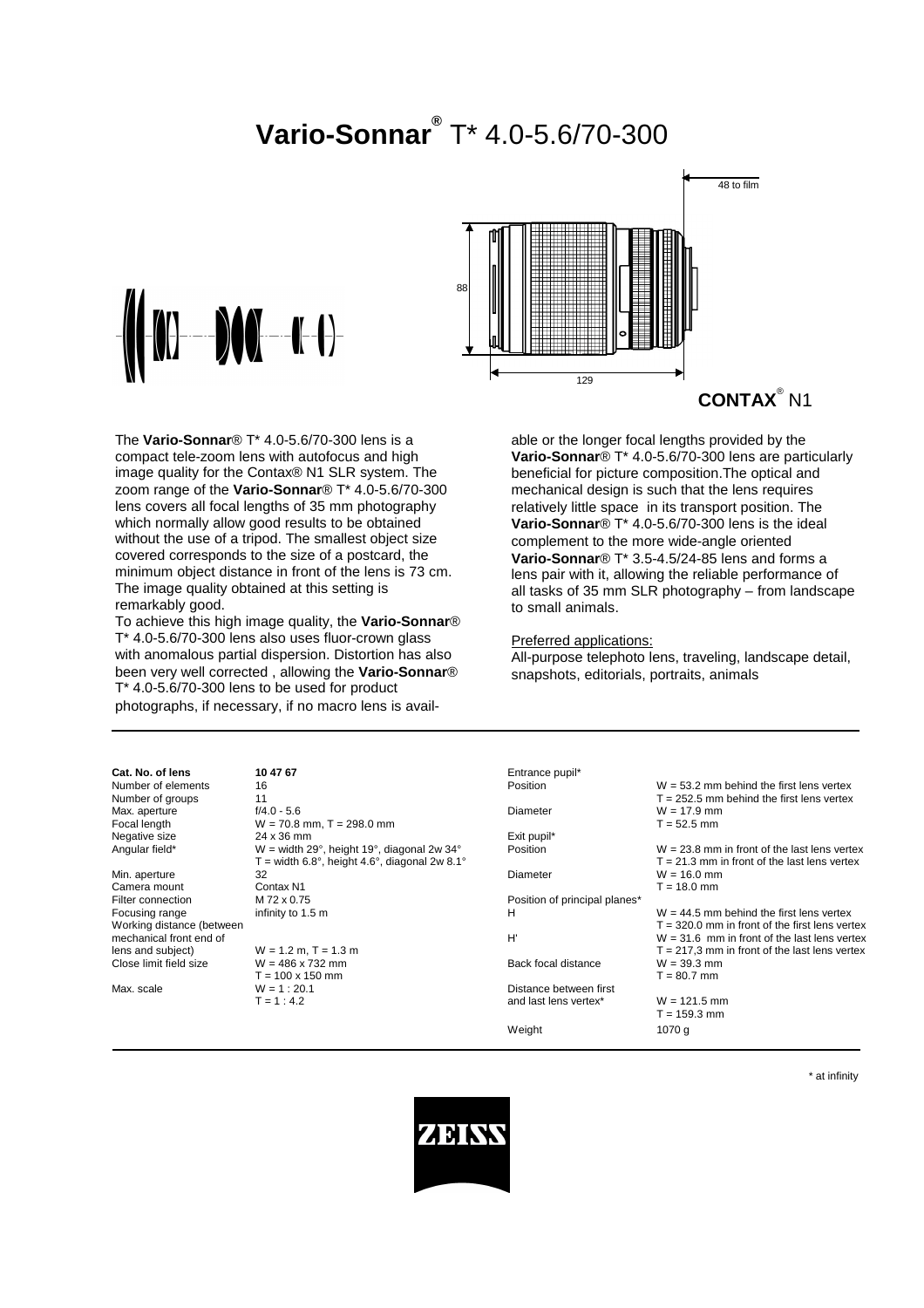### Performance data: **Vario-Sonnar**® T\* 4.0-5.6/70-300 Cat. No. 10 47 67

#### **1. MTF Diagrams**

The image height u - calculated from the image center - is entered in mm on the horizontal axis of the graph. The modulation transfer  $T$  (MTF = Modulation Transfer Factor) is entered on the vertical axis. Parameters of the graph are the spatial frequencies R in cycles (line pairs) per mm given at the top of this page.

The lowest spatial frequency corresponds to the upper pair of curves, the highest spatial frequency to the lower pair. Above each graph, the f-number k is given for which the measurement was made. "White" light means that the measurement was made with a subject illumination having the approximate spectral distribution of daylight. Unless otherwise indicated, the performance data refer to large object distances, for which normal photographic lenses are primarily used.

#### **2. Relative illuminance**

In this diagram the horizontal axis gives the image height u in mm and the vertical axis the relative illuminance E, both for full aperture and a moderately stopped-down lens. The values for E are determined taking into account vignetting and natural light decrease.

#### **3. Distortion**

Here again the image height u is entered on the horizontal axis in mm. The vertical axis gives the distortion V in % of the relevant image height. A positive value for V means that the actual image point is further from the image center than with perfectly distortion-free imaging (pincushion distortion); a negative V indicates barrel distortion.

**Modulation transfer T as a function of image height u. Slit orientation: sag White light. Spatial frequencies R = 10, 20 and 40 cycles/mm tan**







**Relative illuminance f = 70 mm E (%)**



**u (mm)**

**Distortion in % of image height u f = 70 mm**

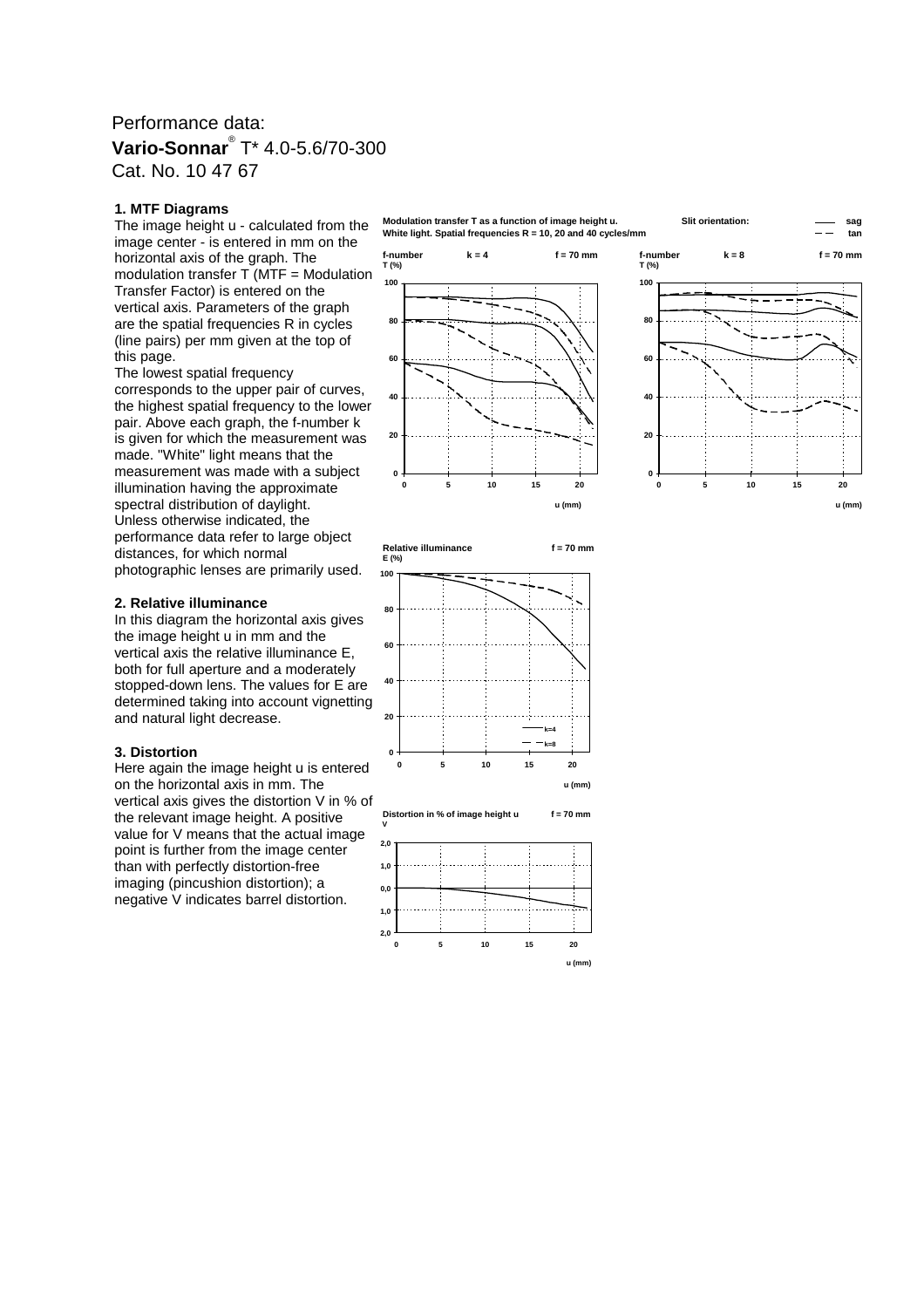# Performance data: **Vario-Sonnar**® T\* 4.0-5.6/70-300 Cat. No. 10 47 67